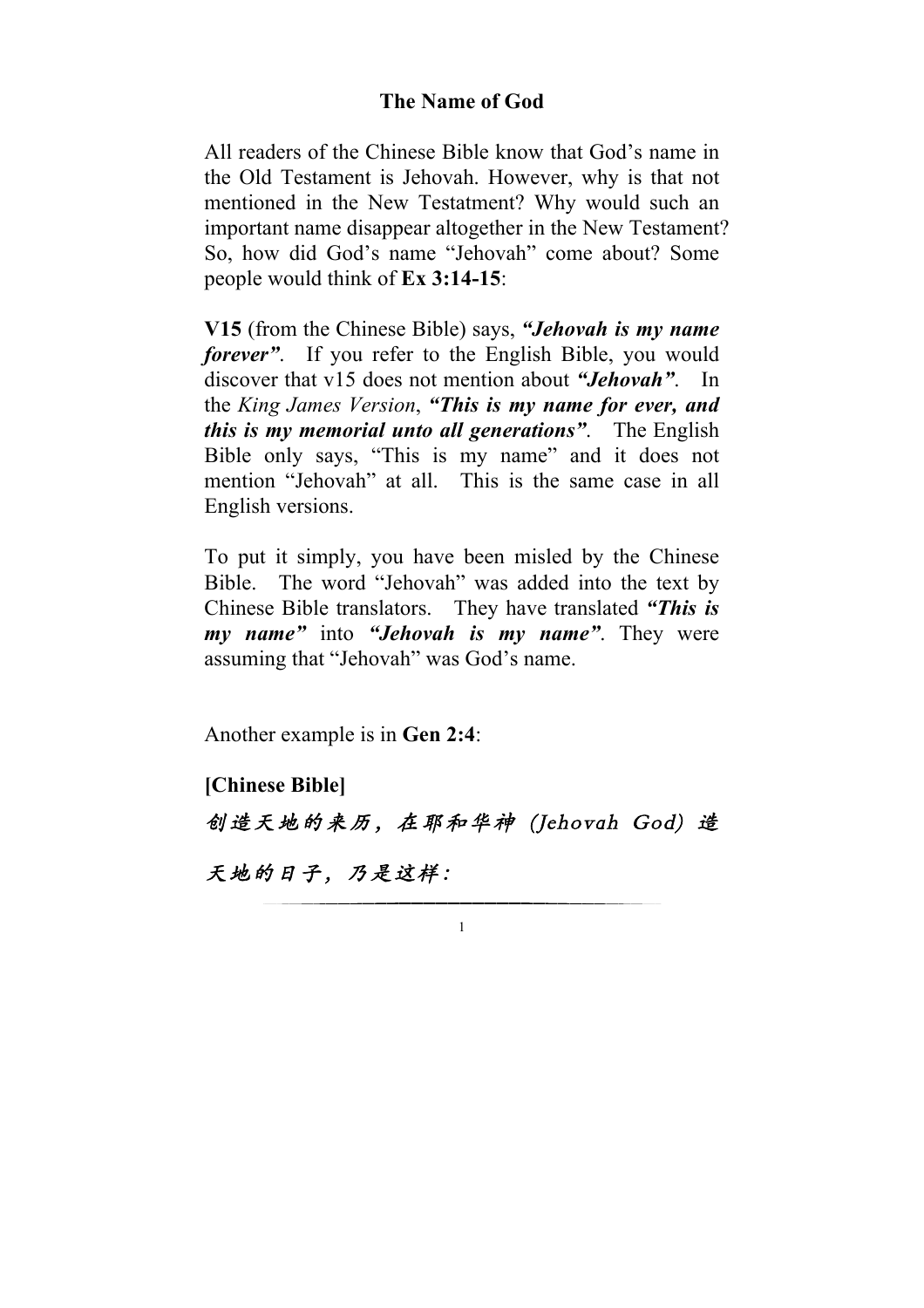The Chinese Bible addresses God as *"Jehovah"*, what about the English Bible?

## **[King James Version]**

## *…In the day that the LORD God made the earth and the heavens.*

The word "LORD" in the original text translated into Chinese just means "Lord". The English Bible does not mention about the name of God. Most English Bible versions translated the word as "the LORD God".

Notice that the word "LORD" in the original text was all in capitals. Do you know why? Some people thought it was a proper noun which only God would use. However, the word "LORD" itself just means "Lord". Objectively speaking, is the word "Lord" a name? The Catholics address God as "Heavenly Lord". The Muslims address God as "True Lord". We can see that the word "Lord" is not a name.

Why does the English Bible use the capitals? To answer this question, we have to return to the Hebrew Bible. Yet, we have at least noticed a great discrepancy between the Chinese and the English versions. We need to answer the following questions:

1. Why has the New Testament not ever mentioned God's name "Jehovah"?

2. Why does the English version of the Old Testament not show God's name whereas the Chinese version does on the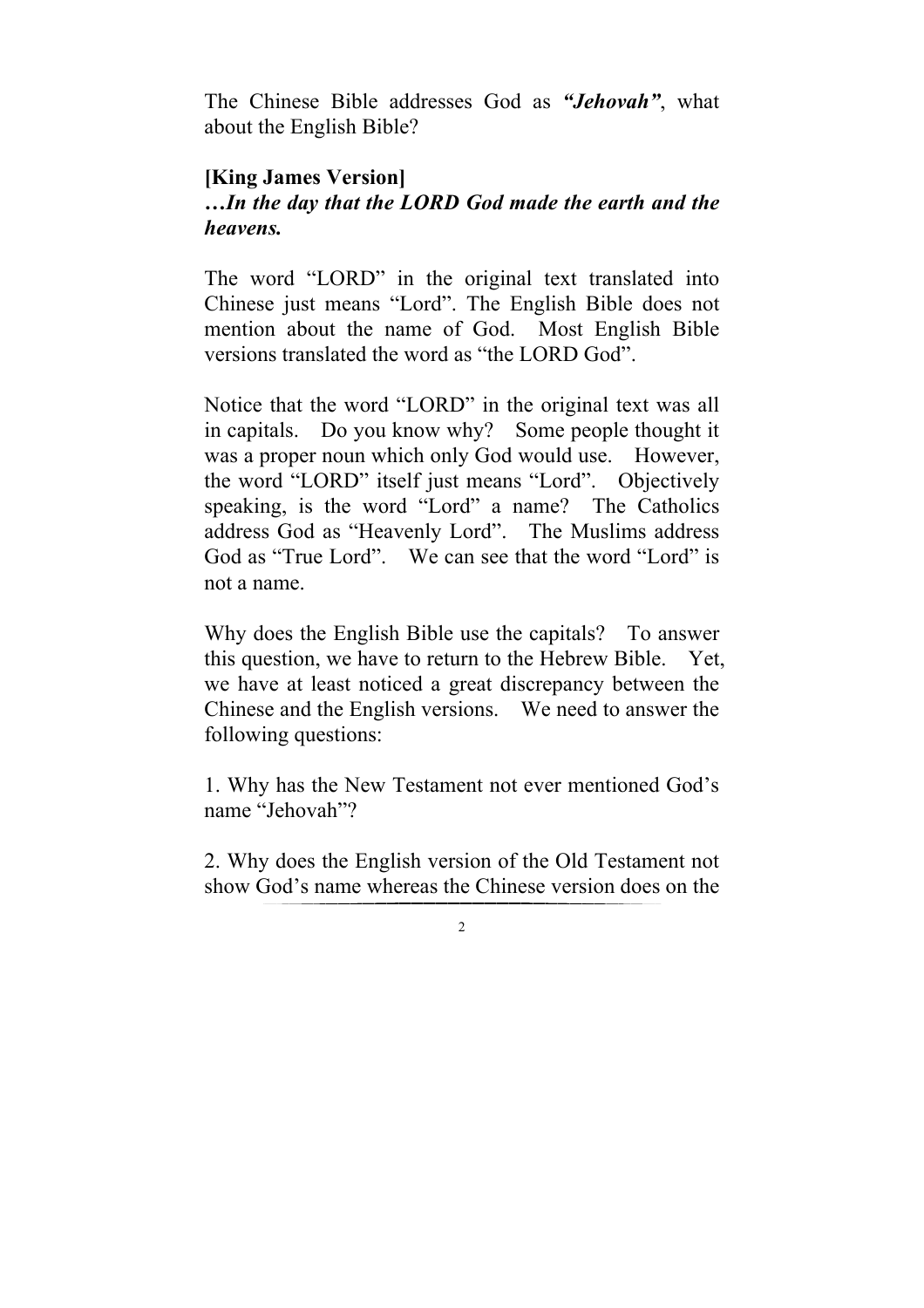contrary?

3. What is God's name in the Hebrew Bible?

To answer these questions, we must return to the Hebrew Bible and we need to understand some historic background. The word "LORD" in the English translation of the Old Testament translated the name of God **יהוה***) Hebrew words are read from right to left)* from the Hebrew Bible. The pronunciation of these four letters is equivalent to **YHWH**

of the English alphabets. "**\*\***" is equivalent to **Y**, "**\*\***" is **H**,

"
"
" **is W** (or V). In the theology books or the Bible-related ones, once you see these four letters, you would know that it is God's name.

God's name in the Hebrew Bible cannot be pronounced because there is no vowel. Perhaps, there was a pronunciation by word of mouth. Otherwise, there was no way to 'Call upon the LORD's name'. Whenever the Jews see the four letters **YHWH**, they would read it as **Adonai** *("Lord" in Hebrews)*. As a result, the word "Adonai" had gradually replaced God's name **'YHWH'**.

Removing the vowels before putting down the name of God in writing had to do with the 3rd commandment of the Ten Commandments, which says, 'You shall not take the name of the Lord your God in vain'. The Jews did this to remind God's people not to take God's name lightly. However, such an understanding was totally incorrect because the third commandment was talking about "Not taking His name in vain", rather than "forbidden to call"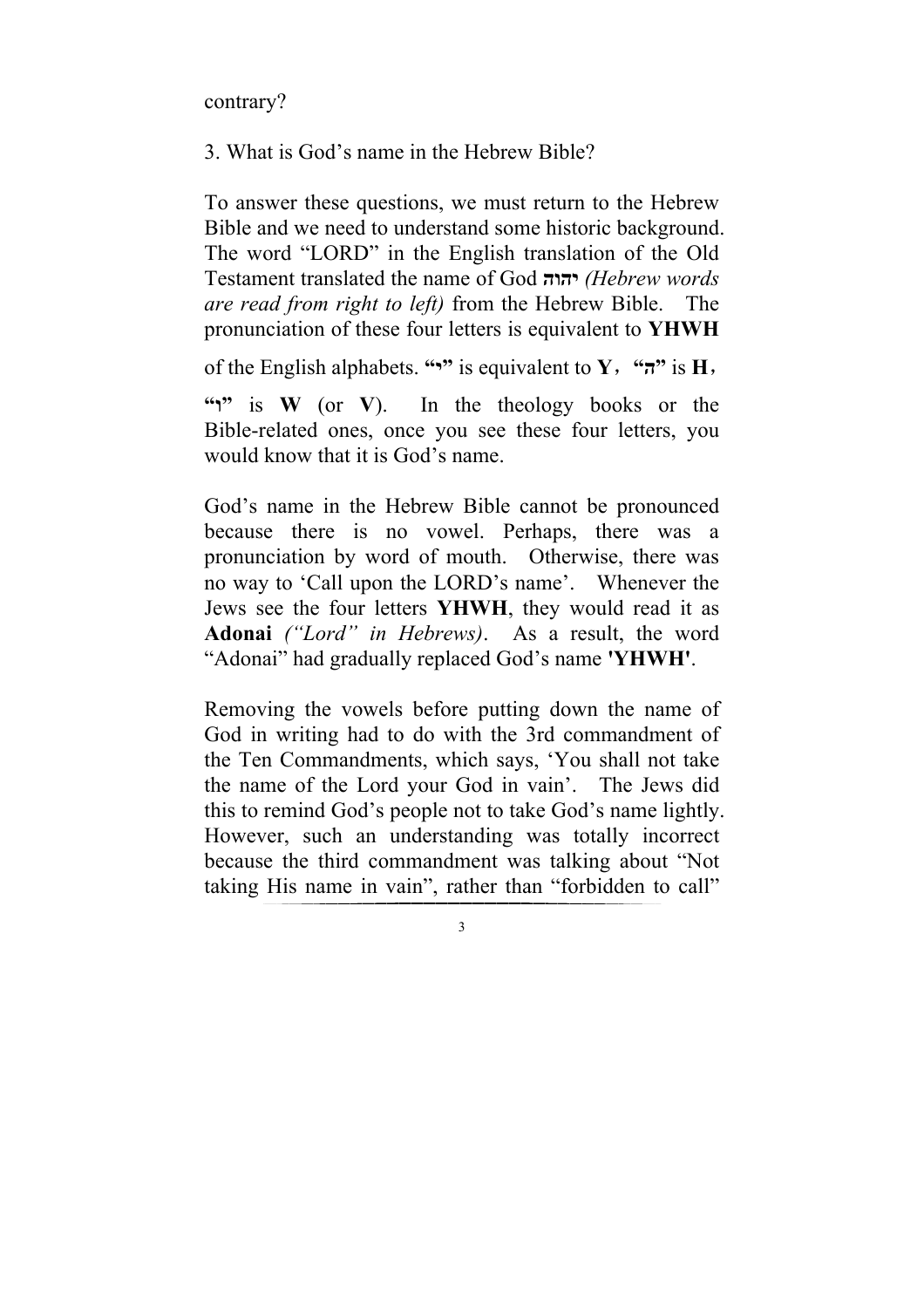God's name.

When Assyria and Babylon destroyed Israel's Southern and Northern kingdoms, the Israelites were exiled for 70 years. After 70 years, the Israelites returned to the Promised Land and began to know how to fear God. They had finally understood that they were exiled because they sinned against God. However, such kind of fear of God went to the other end of the extreme, whereby they did not even dare mention the name of God. They would use different alternative terms such as **"***HaG'dulah BaM'romim***"** *(the Majesty on High)*, *"HaM'vorakh" (the Blessed One)*, etc to replace God's name.

During the Greek and Roman era, many of the Jews among those who were dispersed to different places no longer knew their own languages due to the influence of the Greek culture. When it came to 3 B.C., the Jews started planning for the translation of the Hebrew Bible into Greek so as to facilitate those Jews who did not know Hebrews to learn.

The Bible scholars called the Hebrew Old Testament Bible as LXX which means '70', based on the meaning of the Roman numbers whereby "L" represents 50 and "X" represents 10 and "XX" represents 20, which gives a total of 70 after adding them (LXX) up. Apparently, this Bible was translated by 70 scribes although there were also other reasons to the name LXX for this Bible.

During the course of translation, they decided to translate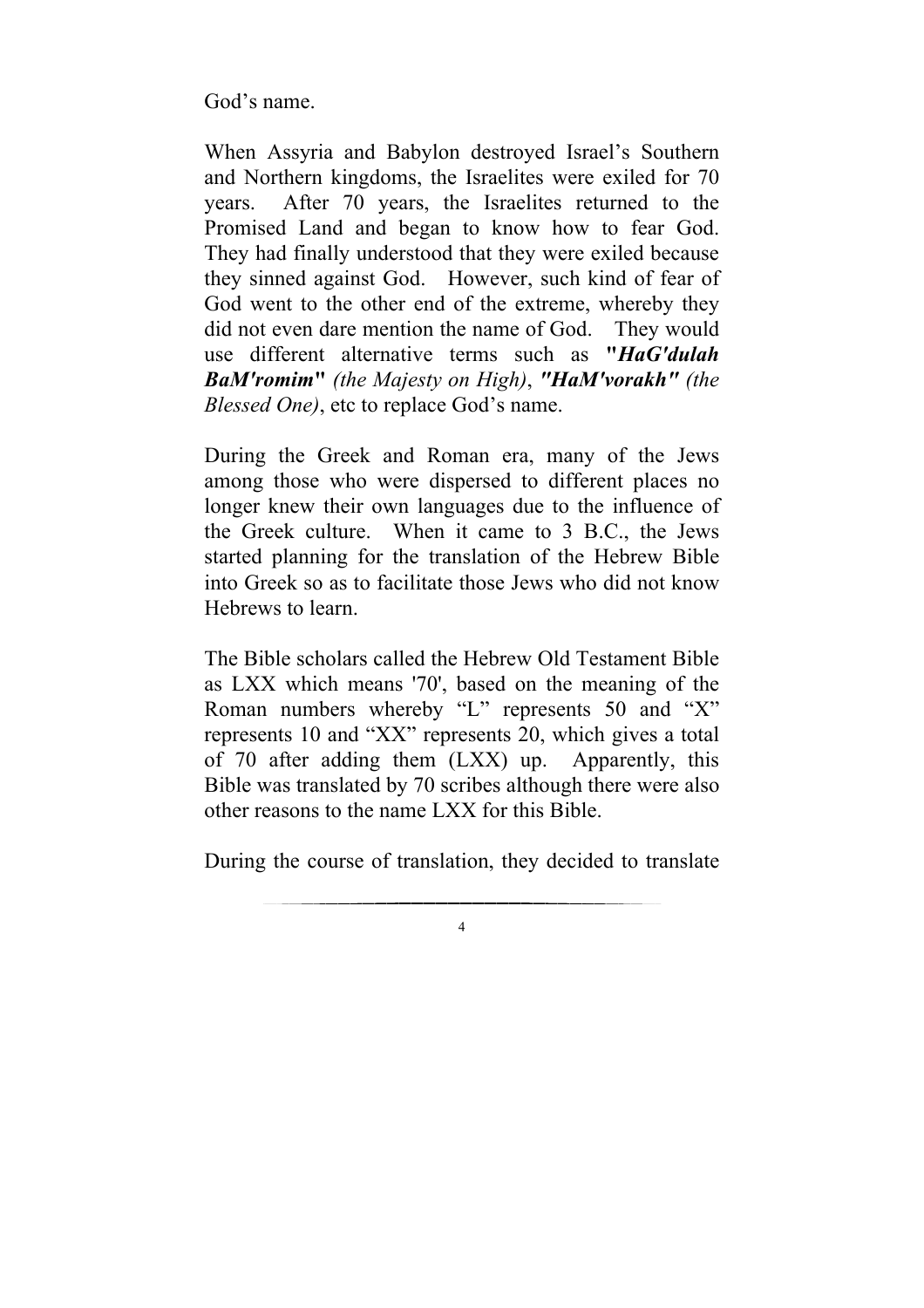**יהוה**) *YHWH*)**to κύριος**(*Kurios*,*means "Lord"*) in

Greek. In that way, no one would be reading God's name by mistake. This tradition passed on and God's name became *Kurios (Lord)*. God's name disappeared from the Greek Bible since.

Then, the English translation inherited this Jewish tradition of 'Not taking God's name in vain" had also translated YHWH as "LORD". If you read Ps 110:1 from the English Bible, you would notice that there are two different ways of writing the word "Lord": "The LORD said unto my Lord, sit thou at my right hand, until I make thine enemies thy footstool"(KJV). The one in all capital letters "LORD" is the translation of YHWH. Meanwhile, the Chinese translation adopted a different path. The translator knew that YHWH is God's name, so it was translated as "Jehovah". Therefore, **Ps 110:1** in the Chinese Bible is translated to become *"Jehovah said to my Lord…."*

These are the historic background that Christians need to know. Having understood such historic background, it would not be difficult to understand why there is such a difference between the Chinese and the English Bibles.

Such then, how did "Jehovah" come about? Since YHWH cannot be pronounced, some scholars suggested combining the words "Adonai" and "YHWH", which means inserting the vowels of **Adonai (a**、**o**、**a)** into **YHWH,** which became **"YaHoWaH"** ( *transliteration of KJV is*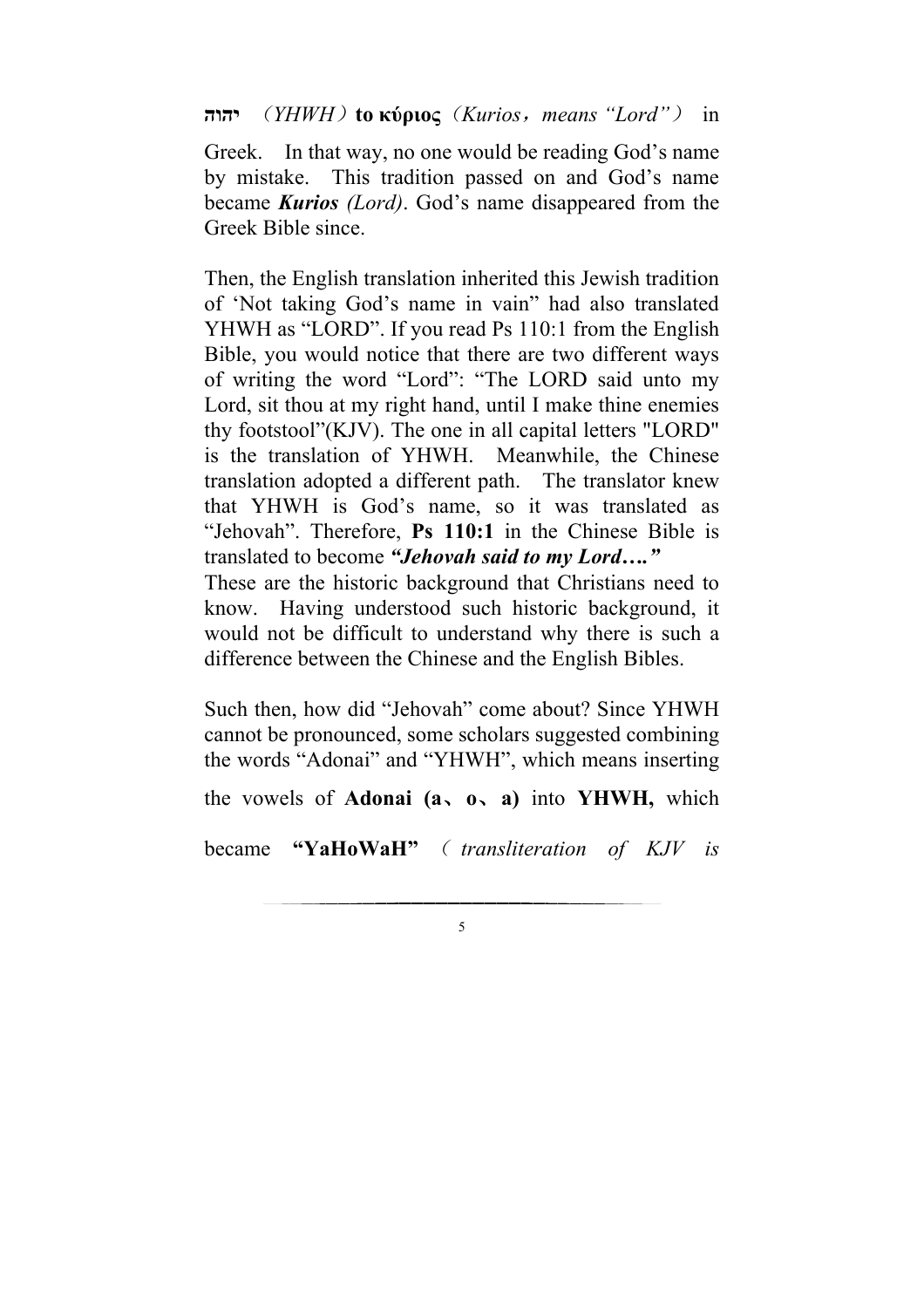*"Jehovah" then*)*.*

When it came to the medieval period, some Christian scholars adopted this suggestion and changed God's name to be Jehovah and propagated it. That's the origin of the word "Jehovah". This was a very creative, yet baseless approach. The contemporary scholars opine that the pronunciation and written form of Jehovah are incorrect, so many English translation versions did not adopt it. Some English translations such as the New Jerusalem Bible adopted the more plausible pronunciation **"Yahweh".**

In fact, the English Kings James Version only mentions the word "Jehovah" four times **(cf. Ex 6:3, Ps 83:18, Is 12:2 and 26:4)**, most of the English versions did not adopt such a translation. Unfortunately, the Chinese translation had adopted it. As a result, the majority of the Chinese churches thought that "Jehovah" was God's name revealed by the Bible, not knowing that this name was fabricated.

LXX's translation of "YHWH" as Kurios in Greek had also created two different "Lord" because the Greek New Testament had also followed the tradition of the LXX translation. In the Greek New Testament, YHWH has become Kurios, and Jesus is the Kurios instituted by Yahweh, such that there are two Lords in the New Testament. Therefore, when the New Testament cites Ps 110:1, it has become, "The LORD said to my Lord, 'you sit at my right hand, until I make your enemies your footstool.'" **(Lk 20:42-43; Ac 2:34-35).**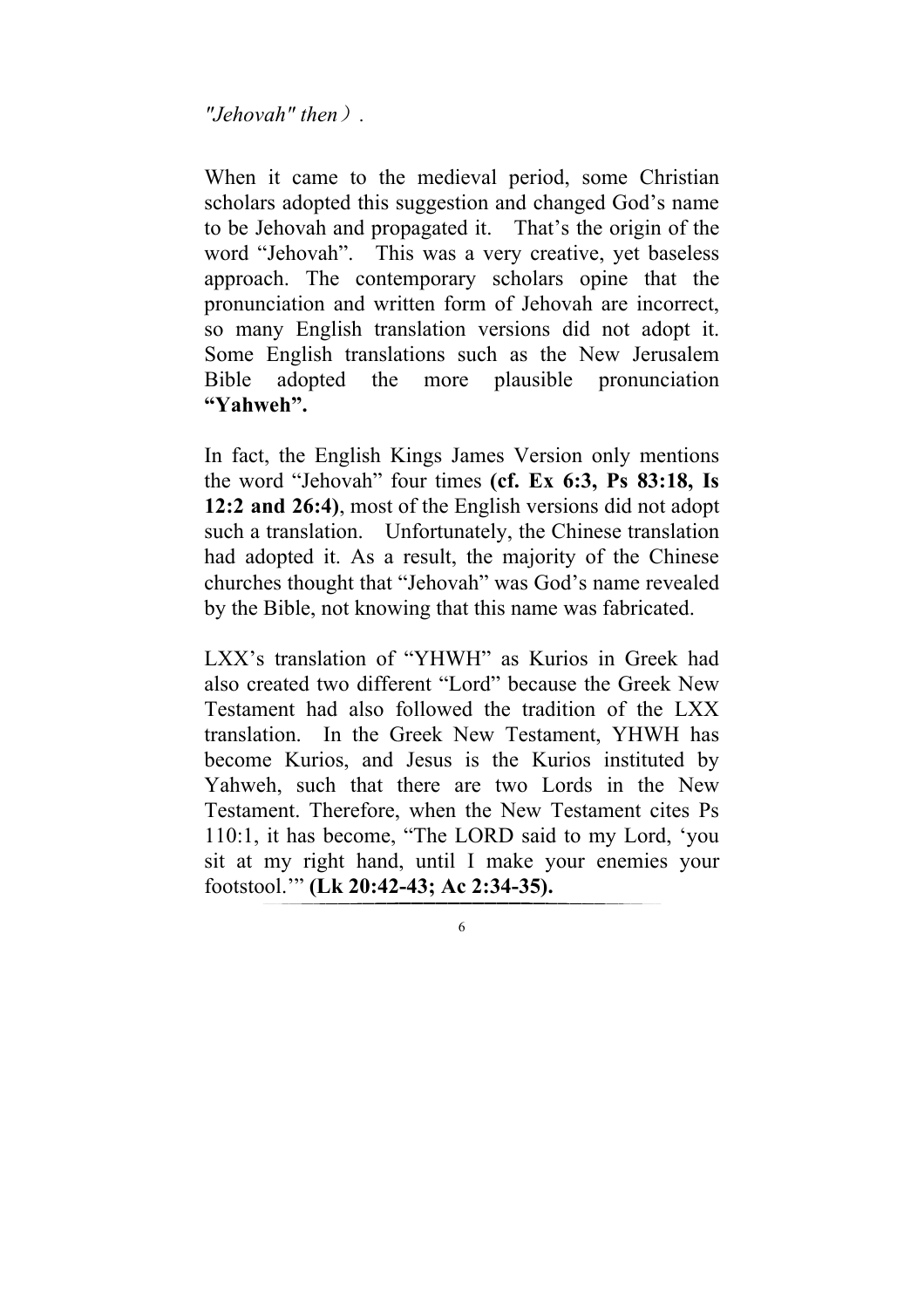Reading the New Testament from the Chinese Bible will have this kind of confusion: whenever readers come across the word, 'Lord', they could not know immediately whether it is referring to God or Christ. According to this kind of translation, the subjects in many passages become ambiguous. With that, how could one exegete the Bible correctly?

The Trinitarian doctrine has made the problem worse. This doctrine says that the Father, the Son and the Holy Spirit are all God, which has made the understanding of God for the non-Jewish Christians extremely confusing. Whenever you see the word 'Lord', you will be wondering which 'Lord' is this one referring to.

In fact, this problem is un-called for. It is caused by the Trinitarian teaching. To the Jews, there is only one God and that is Yahweh. If you ask which one, it is precisely because there is more than one God in your heart.

The Old Testament had mentioned God's name, why did it disappear without a trace when it came to the New Testament? Hope that you have already known the answer by now. The Jews, because of their sins against God, were disciplined by God and exiled. Later, they were fearful of God and dared not mention the name of God. After some time, God's name was forgotten by their descendants. When it came to our generation, we cannot even be certain of the correct pronunciation of God's name.

How could one call upon God's name without knowing